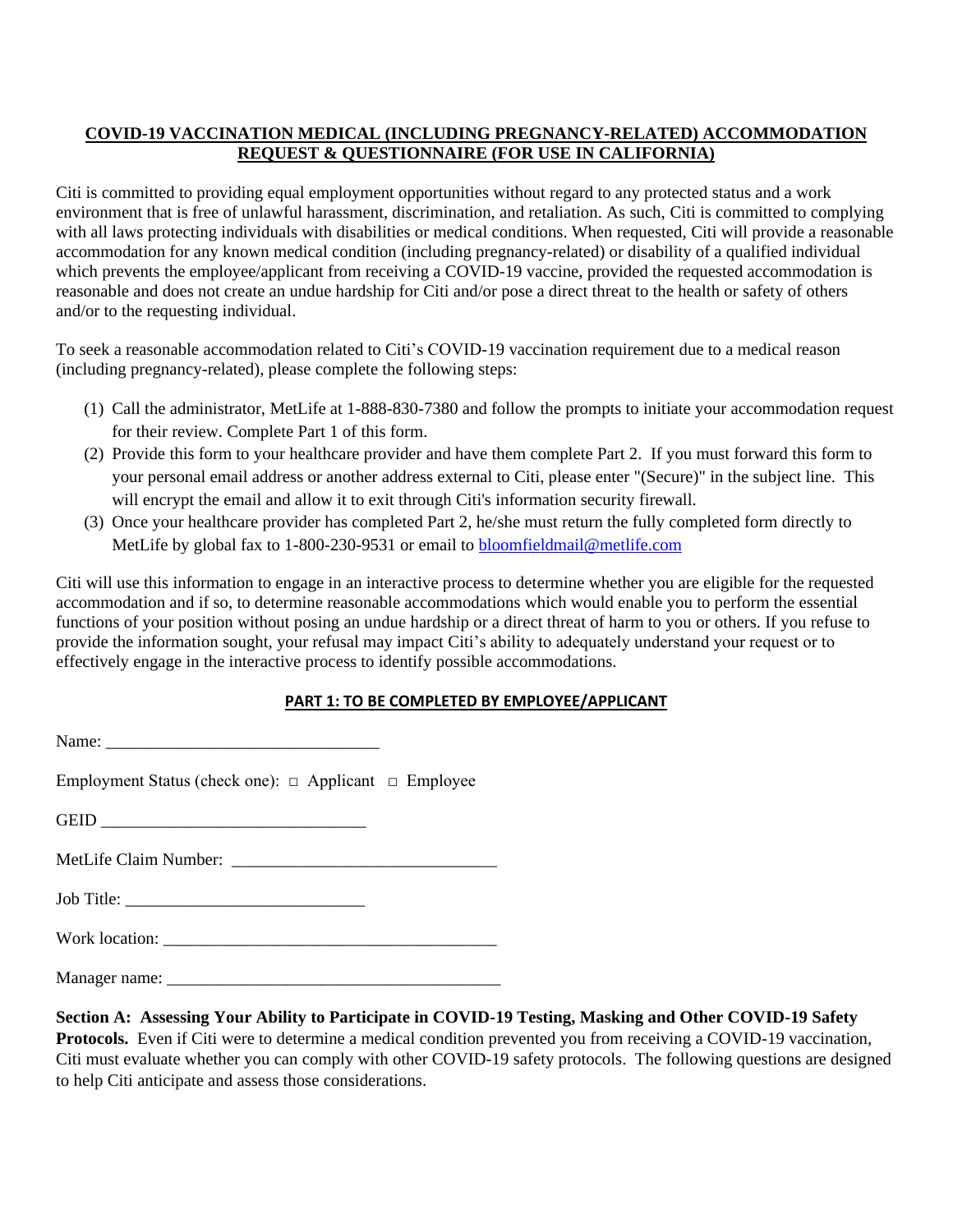- 1. **COVID-19 Testing:** If you are granted an accommodation from vaccination, are you able to engage in nasal swab COVID-19 testing three or more times a week? □ YES □ NO If you answered, "YES," proceed to question 2 and do not answer questions 1(a) to 1(f). If you answered, "NO," please answer questions 1(a) to 1(f) (checking "NOT APPLICABLE" for questions focused on religious objections if your objection is not based on religion) to enable us to assess the potential conflict with COVID-19 testing and/or your willingness to participate in testing:
	- a. Please check the box(es) describing the reason you are unable to participate in nasal swab COVID-19 testing three or more times per week and explain further in the space below why the reasons you have noted prevent you from participating in such testing: □ Religious □ Philosophical □ Medical □ Other **If you check "Medical," please DO NOT disclose the medical reason on this form.** If you check "Religious," please confirm the religious belief, practice, or observance or conviction that conflicts with COVID-19 testing.
	- b. Have you participated in testing or medical procedures previously that penetrate your nasal passage, including prior COVID-19 tests?  $\Box$  YES  $\Box$  NO If you answered, "YES," please describe why you then are unable to participate in COVID-19 testing.

- c. Would receiving a COVID-19 test that requires a nasal swab interfere with your ability to practice your religion?  $\Box$  YES  $\Box$  NO If you answered, "YES," please explain.
- d. If your objection to participating in COVID-19 testing is based on your religious beliefs, are you aware of any COVID-19 tests that you could undergo consistent with your religion, religious belief, practice or conviction?  $\Box$  YES  $\Box$  NO  $\Box$  NOT APPLICABLE If you answered, "YES," please identify the COVID-19 tests you could undergo.

e. If your objection to participating in COVID-19 testing is based on your religious beliefs, does your religious belief, practice, conviction or observance affect other aspects of your life, such as if it prevents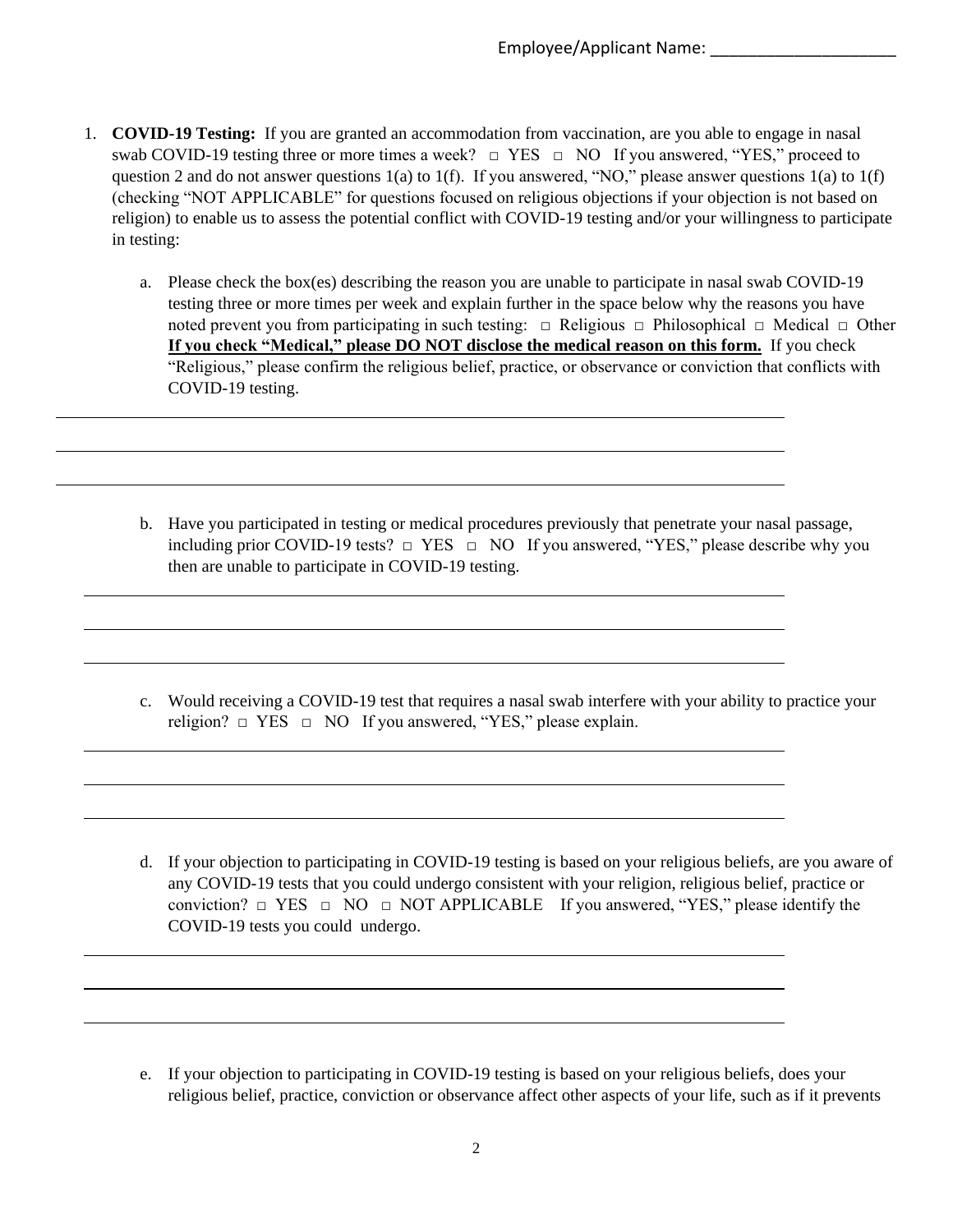\_\_\_\_\_\_\_\_\_\_\_\_\_

you from receiving self-healthcare such as ear, mouth or teeth hygiene?  $\Box$  YES  $\Box$  NO  $\Box$  NOT APPLICABLE If you answered, "YES," please explain the aspects of your life that are impacted.

f. Please describe any specific workplace changes you might seek, request or recommend if you do not participate fully in COVID-19 testing, which you believe would help balance the safety of Citi Employees.

2. **Masking:** If you are granted an accommodation from vaccination, are you able to wear a mask while engaged in work at a Citi site?  $\Box$  YES  $\Box$  NO If you answered, "YES," proceed to question 3 and do not answer questions 2(a) and 2(b). If you answered, "NO," to enable us to assess the potential conflict with masking requirements and/or your willingness to wear masks or other face-coverings, please answer questions 2(a) and 2(b):

 $\overline{\phantom{a}}$ 

- a. Please check the box(es) describing the reason you are unable to wear masks while engaged in Citi work and explain further in the space below the reasons why you are unable or unwilling to wear such masks: □ Religious □ Philosophical □ Medical □ Other. **If you check "Medical," please DO NOT disclose the medical reason on this form.** If you check "Religious," please confirm the religious belief, practice, or observance or conviction that conflicts with the wearing of a mask or other type of face covering.
- b. Have you worn masks or other face coverings during the COVID-19 pandemic?  $\Box$  YES  $\Box$  NO If you answered, "YES," please describe why you are unable to wear a mask while performing Citi work and describe the masking accommodation you propose while performing Citi work.

**Part 3: Additional Information. Citi** seeks to fully understand the reasons you are seeking this accommodation. Please use this section to provide any additional information you believe Citi should consider as it evaluates your accommodation request.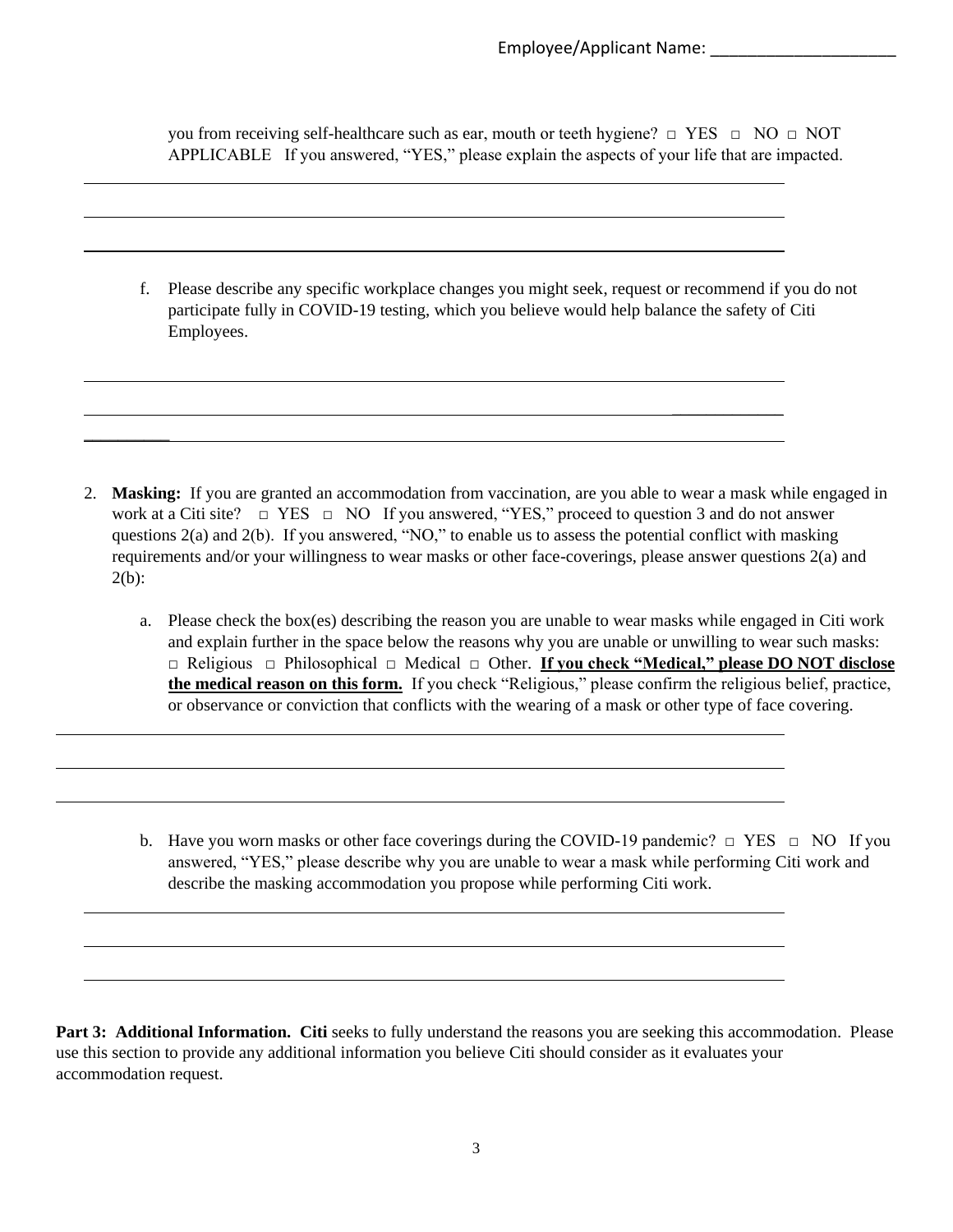Employee/Applicant Name:

3. Is there anything else you would like Citi to know about your request for exemption for reasons of personal conscience or prior recovery from COVID-19?  $\Box$  YES  $\Box$  NO If you answered, "YES," please provide that information here or attach any documents you wish to provide.

**Part 4: Employee/Applicant Acknowledgment:** I acknowledge that I have read and understand this request form and that all statements made above are complete and accurate to the best of my knowledge. I understand that any intentional misrepresentation contained in this request may result in disciplinary action. I understand that the accommodation requested above may not be granted if I have not identified a religious belief, practice, or observance that conflicts with the COVID-19 vaccination program or if Citi determines the accommodation is not reasonable or imposes an undue hardship.

I understand that Citi is requiring that U.S. employees/applicants comply with its mandatory vaccination policy. I am requesting an accommodation allowing me to remain/become actively employed by Citi even though I am not fully vaccinated against COVID-19 because of a medical condition (including pregnancy-related) or disability concern. If my medical condition or underlying need for an accommodation changes and I am able to receive the vaccination in the future, I understand I must notify Human Resources immediately.

Employee/Applicant Signature Date

## **PART 2: TO BE COMPLETED BY THE HEALTHCARE PROVIDER<sup>1</sup>**

The employee's/applicant's Healthcare Provider should review the following information and respond fully to the questions below:

At this time, Citi requires all of its U.S. employees to receive a COVID-19 vaccination as a condition of employment. Employee/applicant has requested an exemption/accommodation due to a medical condition (including pregnancyrelated) or disability concern and asks to be permitted to work for Citi even though they are unvaccinated.

We ask that you complete this form so that we can assess the individual's request and determine whether we can reasonably accommodate the individual without posing a significant risk of substantial harm to the health or safety of the

<sup>1</sup> **A Note to Health Care Providers Assisting Our Employees/Applicants:**

The Genetic Information Nondiscrimination Act of 2008 (GINA) prohibits employers and other entities covered by GINA Title II from requesting or requiring genetic information of an individual or family member of the individual, except as specifically allowed by this law. To comply with this law, you should not gather or provide any genetic information when responding to this request for medical information. "Genetic information" as defined by GINA, includes an individual's family medical history, the results of an individual's or family member's genetic tests, the fact that an individual or an individual's family member sought or received genetic services, and genetic information of a fetus carried by an individual or an individual's family member or an embryo lawfully held by an individual or family member receiving assistive reproductive services.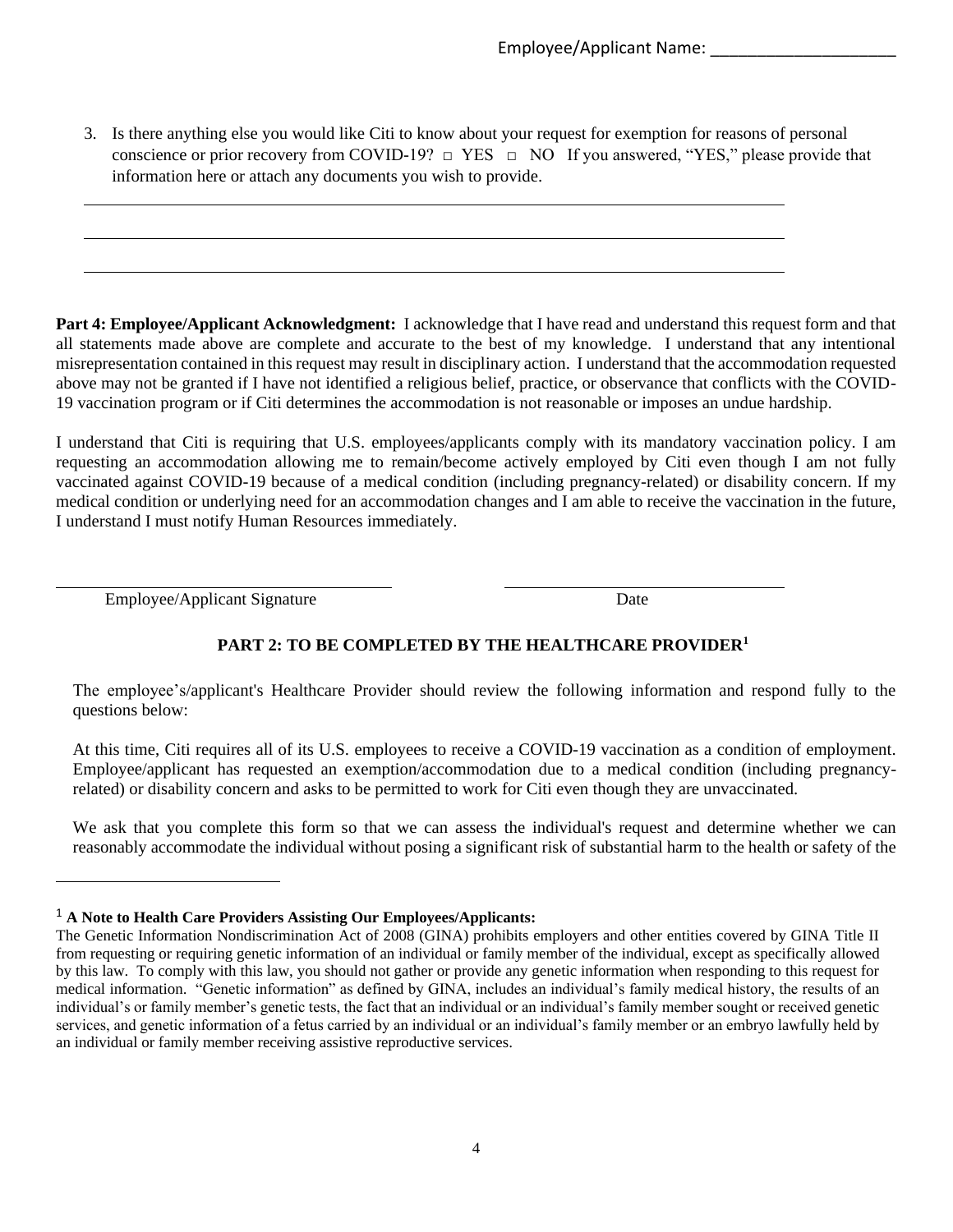individual or others. Please only provide information related to the condition(s) that support or are related to the individual's request for accommodation not to receive the COVID-19 vaccine.

**Do Not Disclose Information Regarding Medical Cause, Medical History, Diagnosis, Treatment or the Individual's Genetic Information or Genetic Characteristics – Only Disclose Non-Medical Functional Information Regarding the Individual's Health Condition As It Relates to the Individual's Employment and Ability to Perform Job Duties.**

1. Does the individual have a medical condition (including pregnancy-related) or disability that precludes the individual from receiving one of the COVID-19 vaccines?

Yes\_\_\_No\_\_\_\_

2. Is there a COVID-19 vaccine currently approved in the United States (including those approved through the Emergency Use Authorization process) that the individual could safely receive?

 $Yes$ <sub>\_\_\_</sub>  $No$ 

If yes, please indicate which vaccine and skip the rest of the questions in this form.

3. If the individual's condition that precludes the individual from receiving a COVID-19 vaccine is temporary, state how long the limitation is expected to continue or if it is indefinite:

\_\_\_\_\_\_\_\_\_\_\_\_\_\_\_\_ Days/Weeks/Months \_\_\_\_\_\_\_\_\_\_\_\_\_\_\_\_ Individual's condition is indefinite.

4. Does the individual's physical or mental condition that precludes the individual from receiving any of the available COVID-19 vaccines substantially limit one or more major life activities? (In this context, "substantially limit" means to make achievement of the major life activity difficult. Whether achievement of the major life activity is "difficult" is an individualized assessment which may consider what most people in the general population can perform with little or no difficulty, what members of the individual's peer group can perform with little or no difficulty, and/or what the individual would be able to perform with little or no difficulty in the absence of disability. Please answer this question without consideration of any mitigating measures.)

Yes No<sub>l</sub>